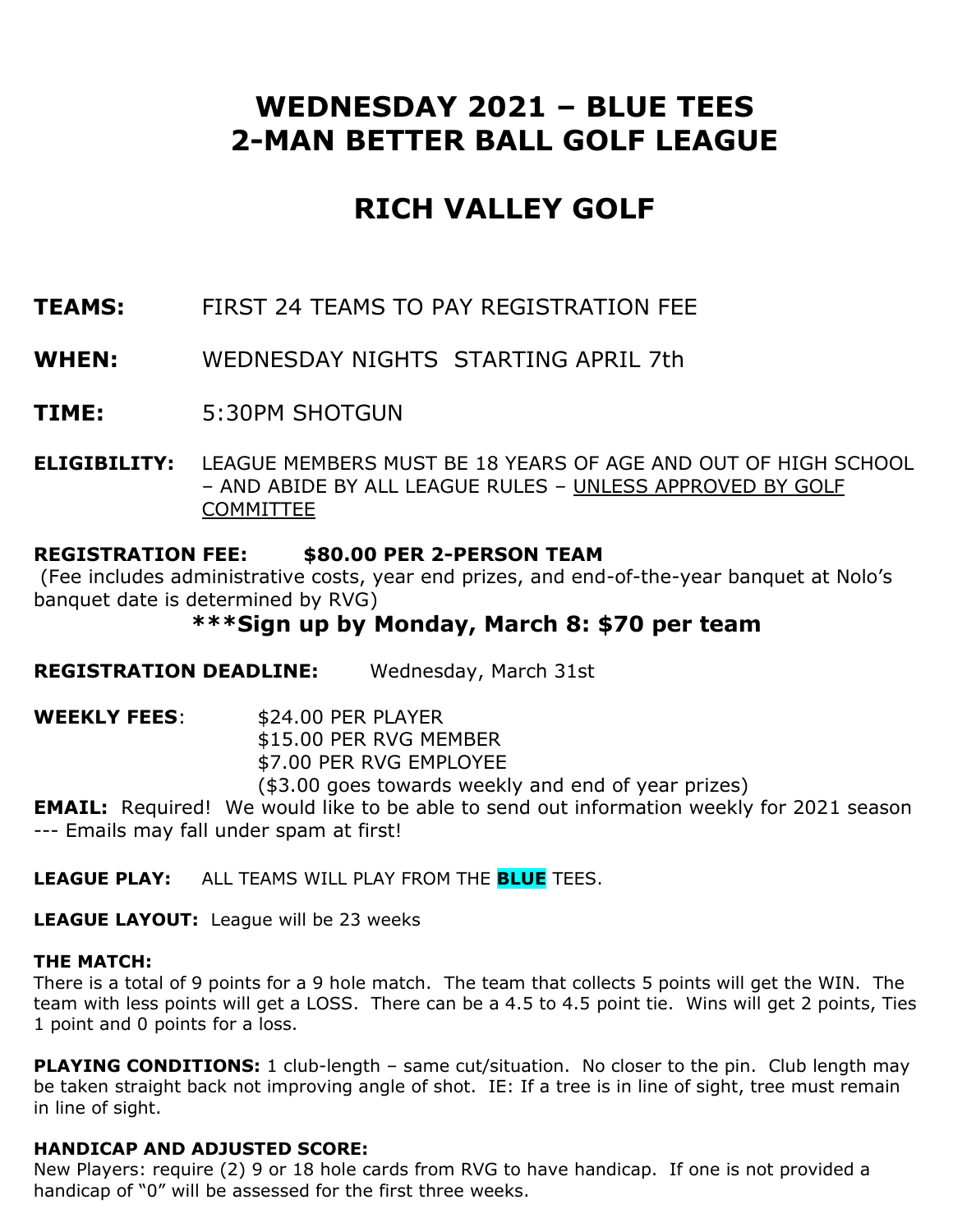Adjusted handicap from 2020 will be active.

NEW: The maximum handicap is 7. (Par 3 holes will be designated as the 8 and 9 handicap holes so no strokes will be given in Par 3's.

Handicap will be adjusted weekly through the duration of regular season play. Substitutes are responsible to provide an accurate handicap for 9 holes on the OFFICIAL scorecard. Any discrepancies with that handicap will be reviewed by the golf committee and all golf committee decisions will be final.

#### **ATTENDANCE POLICY:**

**1 – A team with one or two substitutes (teams' responsibility) equals no penalty.**

**2 – Both team members missing with no substitutes will result in a loss of match**

**3 - \*\*\*\*4 misses by entire team = the team will be disqualified with no monetary refund of the registration fee and will result in the loss of any weekly/half prizes. If you miss the 4 times in the first half, you will not be able to play in the second half!**

**4 – Individuals who show 80% of season weeks will receive a certificate for 1 anytime round of golf with cart valid until December 31, 2021 at the end of the year banquet. If you secure a substitute for your missing week to play for you, their attendance will reflect to your attendance.** 

#### **SCORECARD:**

We will only accept the scores on the "OFFICIAL" scorecard which will be handed into the bar at the end of the round.

#### **PRIZE MONEY**:

To be determined based on number of teams

#### **RAINOUTS/LIGHTNING:**

Rainouts will be determined by the golf committee.

#### **SLOW PLAY RULE:**

Slow play will not be tolerated. Be ready to hit your ball or putt when it's your turn. All complaints of slow play should be directed to the rules committee.

**RULES COMMITTEE:** LEAGUE WILL BE RUN BY A COMMITTEE OF 3 PEOPLE

#### **DISPUTES/RULES COMMITTEE DECISIONS:**

All league disputes, violations, and penalties, are subject to review by the Rule Committee. Decisions made by the Rules Committee are final.